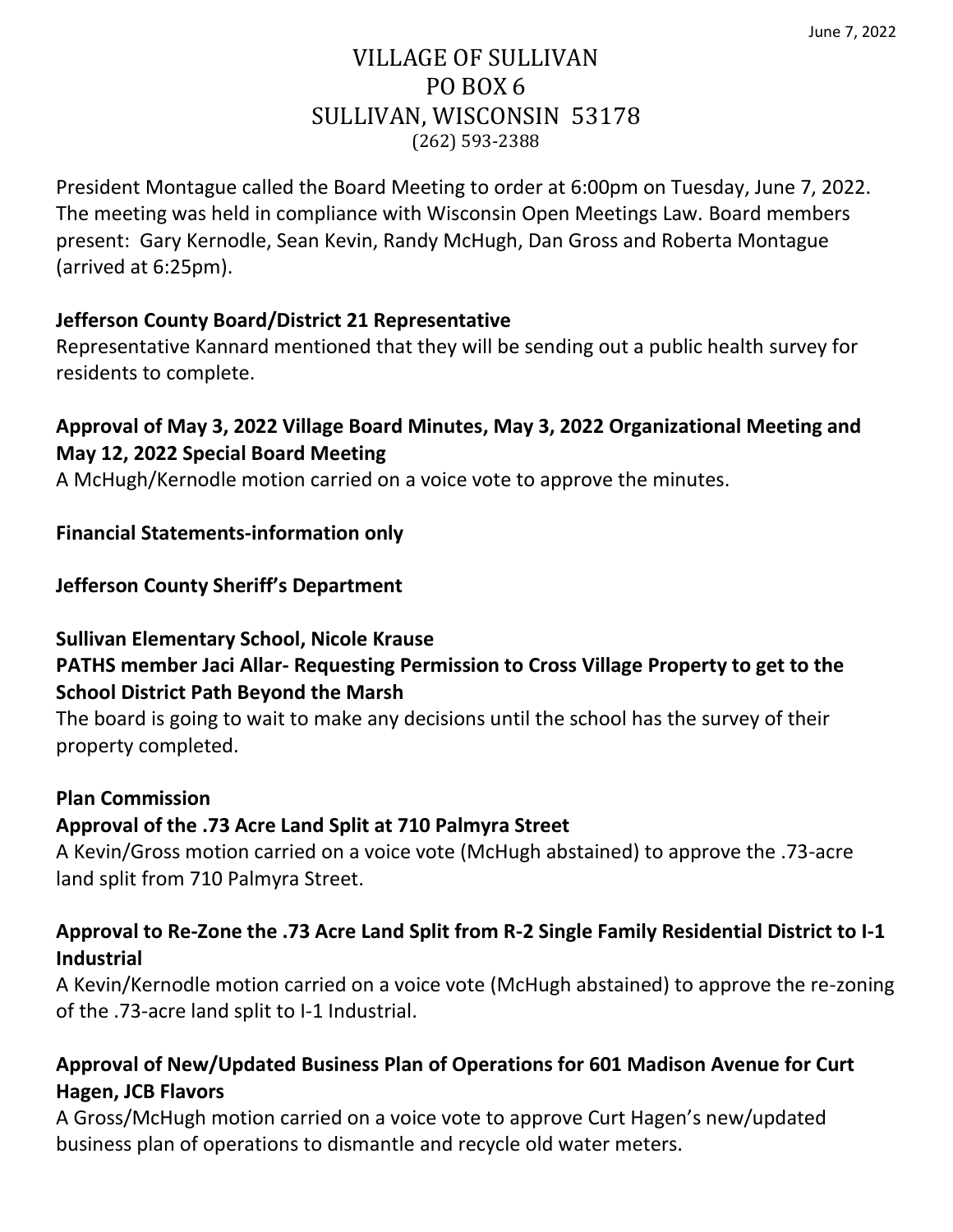### **Badgerland Disposal (Susan Malmanger) Discussion/Possible Approval of Garbage/Recycling Contract Extension**

A McHugh/Montague motion carried on a voice vote to approve the garbage/recycling contract extension for 5 years.

## **Fire Department**

#### **Report**

Chief Flood reported that 9 firefighters will be participating in a county wide fire training June  $11<sup>th</sup>$  and  $12<sup>th</sup>$  and the fire department has been training on the abandon cars at the recycling center.

#### **Approval to Purchase a Battery Fan**

A Montague/Kevin motion carried on a voice vote to approve the purchase of the 20" battery fan that is used to push smoke out of houses with pressure from the fan. In the amount of \$4,095 from Air One.

#### **Junk Parade Discussion**

Chief Flood stated that at their meeting Monday night along with the Rome Fire Department they are not interested in helping/doing the Junk Parade. A lot of time and effort goes into the parade on the fire departments end and after having 2 years of no parade the members of the fire department liked/got use to spending the Holiday weekend with their families and are not willing to give that up anymore.

Trustee McHugh and Chief Flood left the meeting for a fire call at 6:30pm.

The board went on to discuss with the Junk Parade committee that they need to come back next month with a plan that outlines to the board the measures they are going to take beyond what they do now to make it a safe parade, who are they going to get to close down all the streets, a commitment from the Sherriff's department and the JCEC's that there will be enough security measures. The committee kept mentioning that the parade is a family event, so President Montague asked them to provide something that outline what they are going to bring to this parade to make it a family event instead of a drunk fest. The committee also needs to get with the Town of Sullivan to get the correct permitting completed.

#### **Western Lakes Fire District**

There was no report.

**Committee Reports Sewer Commission-Construction Updates**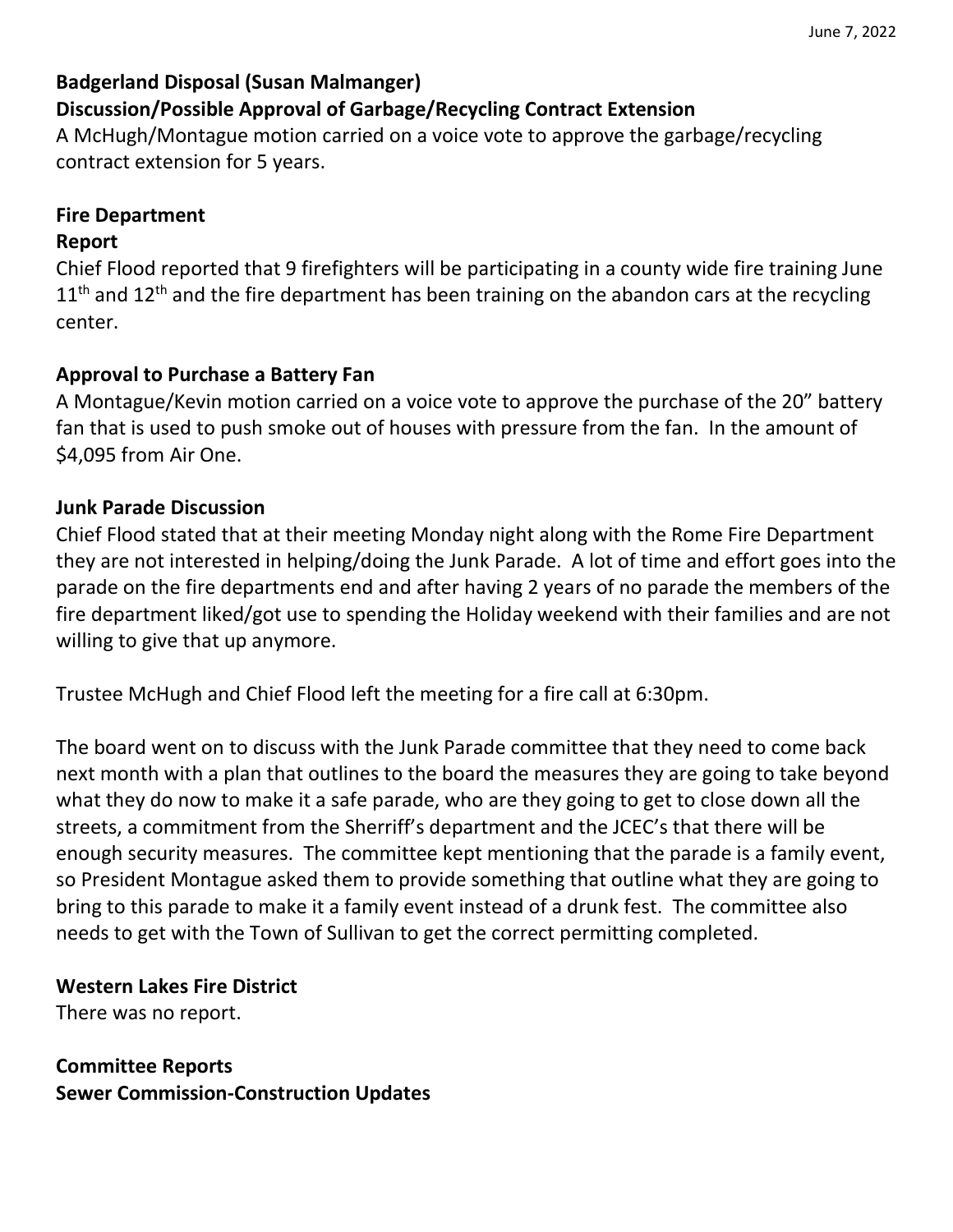The commission reported that their will be a plant tour on June  $28<sup>th</sup>$  at 5:30pm at the Rome plant. They also mentioned that there is a lot of electrical work being completed and the pumps have been put in at the new village lift station.

# **Approval of the Re-Appointments for the Sullivan Joint Wastewater Commission Members for the Village**

A Gross/Kevin motion carried on a voice vote to approve the re-appointment for Gary Kernodle and Randy McHugh as Sullivan Joint Wastewater Commission Members.

# **Reminder- Ordinance Update Questions and Look over Draft of Personnel Manual**

The board members are going to have a special board meeting on June  $30<sup>th</sup>$  at 6:00pm to discuss these topics more in depth.

## **Park Equipment is Installed**

## **Park Trees on Hill with Hung-up Limbs**

A large tree limb fell during a windy day last week and some smaller limbs are hung up further up in the tree. Trustee Gross and Kevin are going to meet up with Dean Thom to spray paint which trees should come down and then will call to get quotes for the tree removal.

# **Update on Village Line Road Incident**

No update.

# **Town and Country Engineering, Inc Approval of Monthly True-Up**

A Gross/Kernodle motion carried on a voice vote to approve the \$141,357.51 true-up to the Sullivan Joint Wastewater Commission.

#### **Approval of Pay Requests**

A Montague/Kevin motion carried on a 4 to 0 roll call vote to approve the pay request for Contract A in the amount of \$262,635.31 (\$121,484.32 village portion) to CD Smith Construction.

# **Approval of Any Work Directives and/or Change Orders**

There are no work directives or change orders.

# **Public Works Department and/or Wastewater Treatment Plant**

#### **Report**

Dean Thom reported that he has had to put a few "band-aids" on the digester recirculation pump that will hopefully last the next few months until the switch over takes place.

# **Citizen Participation**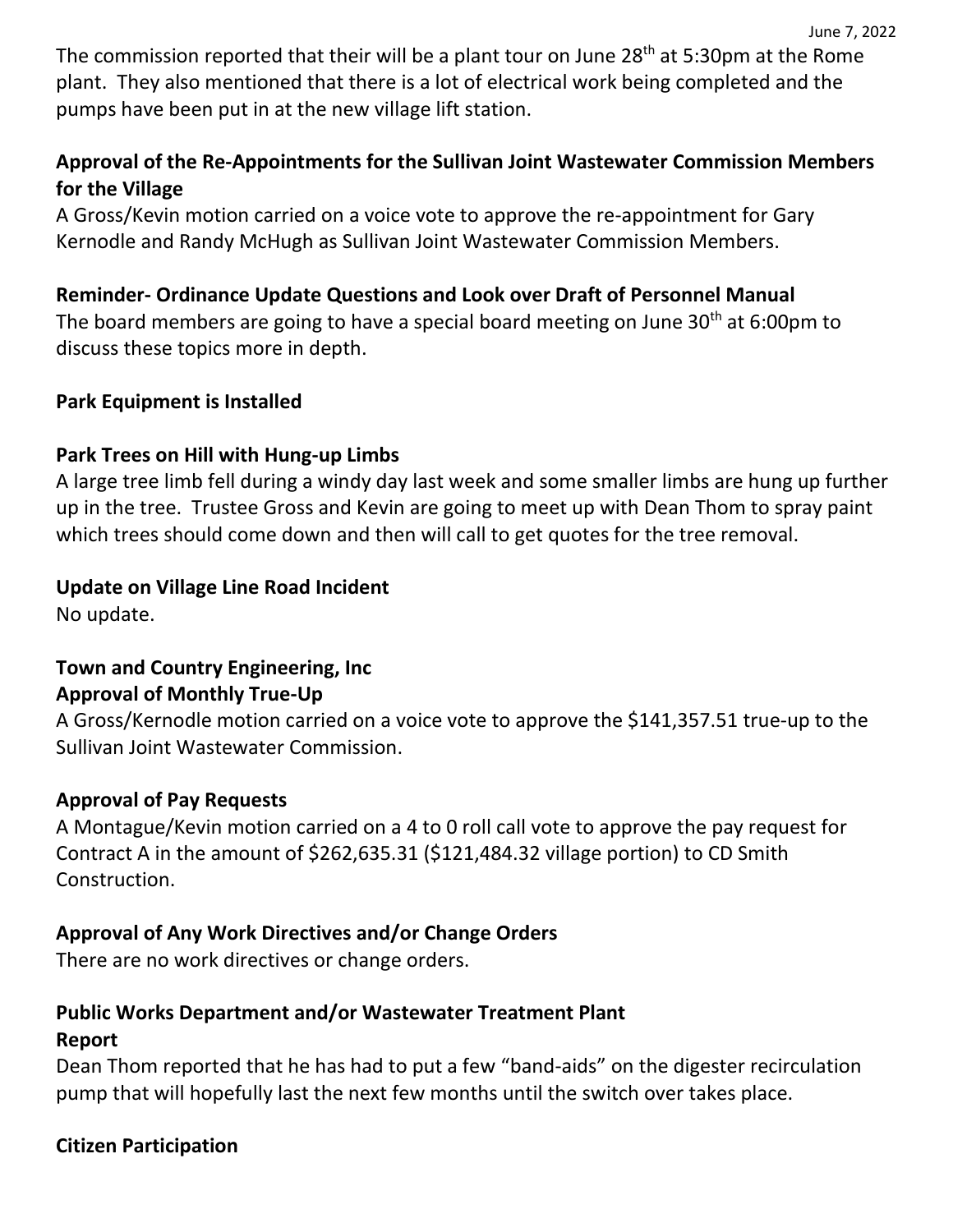Linda Horton is concerned with the speeding/drag racing down Main Street towards Rome passed her house and the amount of traffic that has increased going past.

Dan Leslie asked if the ATV/UTV parking areas were approved since he missed a few meetings.

Kathy Flood mentioned that the new owners of the boat sales and repairs place are very cordial and quiet.

#### **Other Business**

## **Discussion/Possible Approval of Junk Parade Large Gathering Permit, Street Use Permit, Park Rental Agreement, and Temporary Class B Liquor License**

**Approval of the Updated Resolution 04-2022 Re-Finance BAB Loan with Premier Bank** Tabled until next month.

# **Approval of the Updated Resolution 04-2022 Authorize the Re-Financing of the Build America Bond**

A Montague/Kernodle motion carried on a voice vote to approve the updated resolution 04- 2022.

#### **Approval of Liquor License Renewals for Class A**

**Tyler Buss-Gaugert's Buss Stop-T&S Buss, Inc and Bradley Ulbing- Ulbing's Grocery, LLC** A Kevin/Gross motion carried on a voice vote to approve the Class A liquor license renewals for Gaugert's Buss Stop and Ulbing's Grocery.

#### **Approval of Liquor License Renewals for Class B**

# **Kevin Fallenbeck-Black Frog Grille, LLC, Giovanni Vega- Paula's Mexican Kitchen, LLC, Tiffany Rhodes-Pourman's Pub & Grill- PMP&G, LLC, and Mikey Eder- Sullivan Saloon-MEE, LLC**

A Gross/Kevin motion carried on a voice vote to approve the Class B liquor license renewals for Black Frog Grille, Pourman's Pub & Grill, Paula's Mexican Kitchen, and the Sullivan Saloon.

#### **Approval of Operator License Renewals**

- **Black Frog Grille- Shelly Engel, Kerry Wehrli, Kelli Laurin, Julie Sobolik, and Destiny Wegner**
- **Pourman's Pub & Grill- Kelly Venzke, Heather Sanborn-Kasmarek, Nicholas Lindemann, Sara Katzenberger, and Peter Nelson**
- **Sullivan Saloon- Rebecca Kuehn, Nicole Gnabasik, Kayla Dittberner, Jennifer Rose, and Richard Orgas**
- **Gaugert's Buss Stop- Jacob Williams, Ashlyn Messick, Logan Kukla, Carla Torres, Tanner Kukla, Miranda Frank, Ashley Giencke, Leslie Bronstad, and Teresa Lohman**
- **Paula's Mexican Kitchen- Sarahi Vega, Dulce Diaz Perez, and Lillian Hentchel**

A Kernodle/Gross motion carried on a voice vote to approve all the operator license renewals.